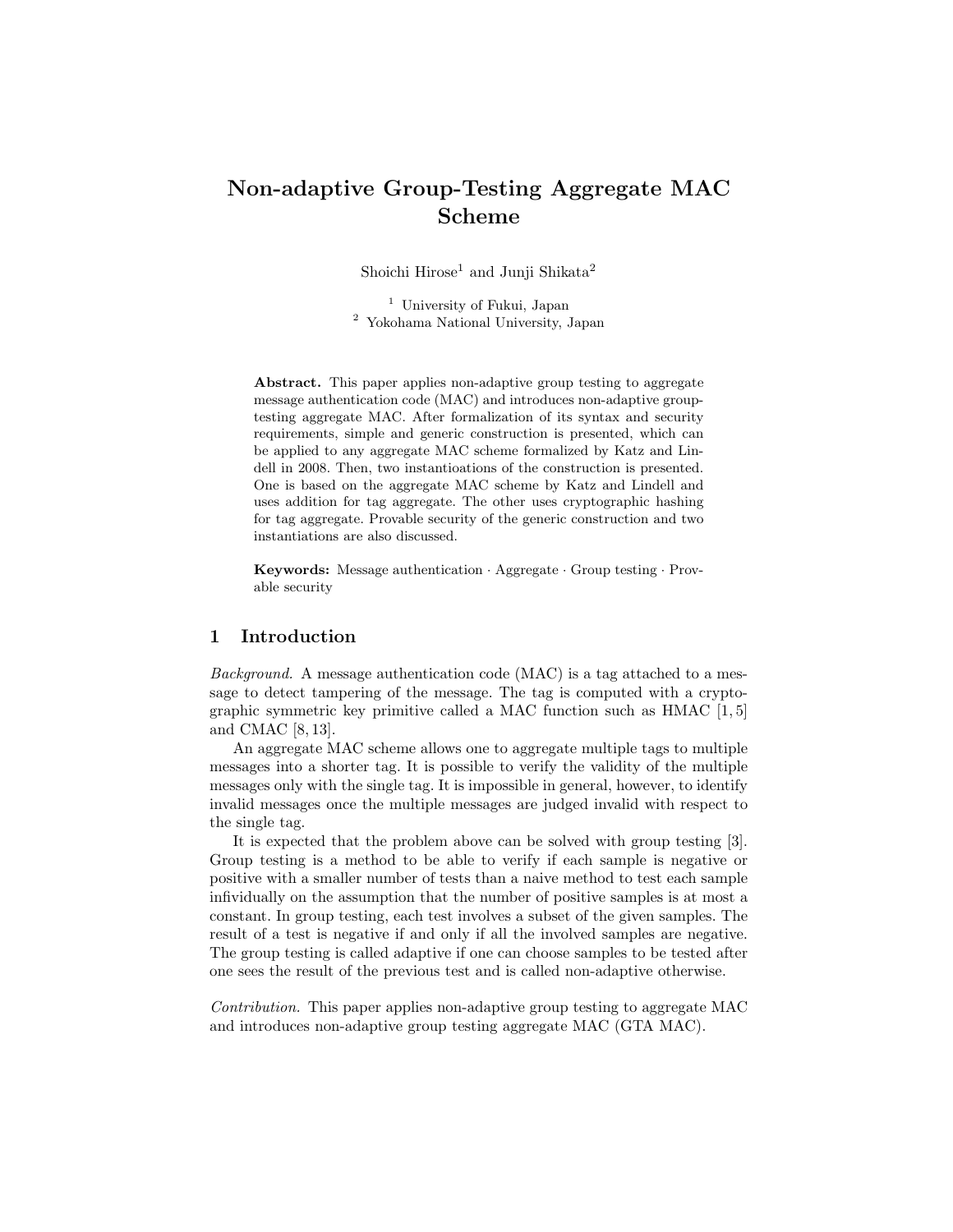First, GTA MAC and its security requirements are formalized. The security requirements are unforgeability and identifiability. Unforgeability means that a message is judged invalid by the group testing if the tag to the message is not generated by a legitimate user. Identifiability is composed of completeness and soundness. Completeness captures the notion that a group-testing for pairs of a message and a tag should judge a pair valid if it is valid. Soundness captures the notion that a group-testing should judge a pair invalid if it is invalid. Then, simple and generic construction of a GTA MAC scheme is presented. It can be applied to any aggregate MAC scheme formalized by Katz and Lindell [9]. The generic construction produces a GTA MAC scheme satisfying unforgeability and completeness from any unforgeable aggregate MAC scheme. Finally, two instantiations are presented: One is from the Katz-Lindell aggregate MAC scheme [9] and the other is from an aggregate MAC scheme using hashing for aggregate. The former does not satisfy soundness. The latter is shown to satisfy soundness if the underlying hash function is a random oracle.

Related Work. Aggregate MAC and its security requirement were first formalized by Katz and Lindell [9]. They also proposed an aggregate MAC scheme and proved its security on the assumption that the underlying MAC function is unforgeable. Their scheme aggregates tags by their addition. The formalization of GTA MAC in the paper is based on that of aggregate MAC by Katz and Lindell.

Sequential aggregate MAC and its security requirement were formalized by Eikemeier et al. [4]. They also presented a provably secure sequential aggregate MAC scheme. Forward-secure sequential aggregate MAC was introduced by Ma and Tsudik [10]. It was also discussed by Ma and Tsudik [11] and Hirose and Kuwakado [7]. A typical application of the forward-secure sequential aggregate MAC is secure audit log.

The group testing was already applied to MAC schemes by Goodrich et al. [6] and Minematsu [12]. The major difference between their approach and ours is that their schemes do not, precisely speaking, aggregate tags for messages. Their schemes compute a tag of a subset of messages for each test in group testing. Minematsu  $[12]$  proposed a scheme based on PMAC  $[2, 14]$  aiming at reduction of amount of computation required to compute tags for group testing.

Organization. This paper is organized as follows. Section 2 gives notations and introduces MAC functions and non-adaptive group testing. Section 3 introduces the syntax and security requirement of aggregate MAC. It also describes the aggregate MAC scheme proposed by Katz and Lindell. Section 4 formalizes the syntax and security requirements of GTA MAC. Section 5 gives a method for generic construction of GTA MAC schemes. It also describes provable security for the generic construction. Section 6 presents a GTA MAC scheme based on the Katz-Lindell aggregate MAC scheme. Section 7 presents another GTA MAC scheme using a cryptographic hash function for aggregate. Section 8 gives a brief concluding remark.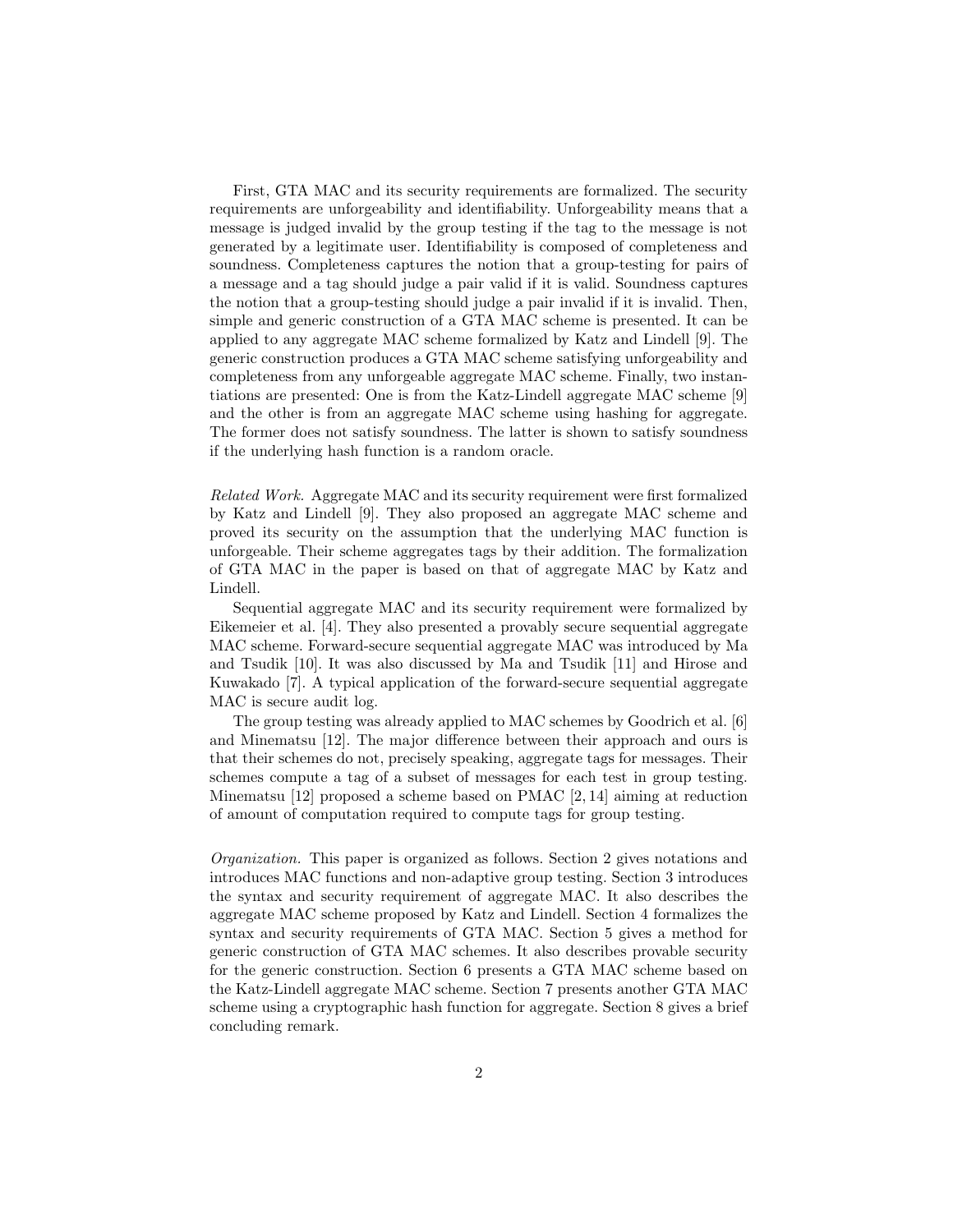## 2 Preliminaries

#### 2.1 Notations

Selecting an element s uniformly at random from a set S is denoted by  $s \leftarrow S$ . For  $\{0,1\}$ -sequences x and y, x||y represents their concatenation.

Let  $\mathbf{v} = (v_1, v_2, \dots, v_n)$  and  $\mathbf{w} = (w_1, w_2, \dots, w_n)$  be vectors such that  $v_i \in$  $\{0,1\}$  and  $w_i \in \{0,1\}^l$  for  $1 \leq i \leq n$ . Let  $\mathbf{x} = (x_1, x_2, \ldots, x_n) \in X^n$  for some set X.  $\langle v, w \rangle$  represents inner product of v and w, that is,  $\langle v, w \rangle = \bigoplus_{i=1}^n v_i w_i$ . Let  $\langle v, w \rangle = w_{i_1} ||w_{i_2}|| \cdots ||w_{i_d}$ , and  $v \square x = (x_{i_1}, x_{i_2}, \ldots, x_{i_d})$ , where  $1 \leq i_1 <$  $i_2 < \cdots < i_d \le n$ , and  $v_i = 1$  if  $i \in \{i_1, i_2, \ldots, i_d\}$  and  $v_i = 0$  otherwise.

For vectors  $\mathbf{v} = (v_1, v_2, \dots, v_n)$  and  $\mathbf{v}' = (v'_1, v'_2, \dots, v'_n)$  in  $\{0, 1\}^n$ ,  $\mathbf{v} \preceq \mathbf{v}'$  if  $v_i \leq v'_i$  for  $1 \leq i \leq n$ .

#### 2.2 MAC Functions

A MAC function is defined to be a keyed function  $f : \mathcal{K} \times \mathcal{M} \to \mathcal{T}$ , where  $\mathcal{K}$  is its key space, M is its messsage space, and T is its tag space.  $f(K, \cdot)$  is often denoted by  $f_K(\cdot)$ . The security requirement for a MAC function is unforgeability. Let A be an adversary against f. A is given access to the tagging oracle  $f_K$  and the corresponding verification oracle  $V_K$ , where  $K \leftarrow \mathcal{K}$ . The tagging oracle  $f_K$ returns  $f_K(M)$  in reply to a query  $M \in \mathcal{M}$ . The verification oracle  $V_K$ , in reply to a query  $(M, T) \in \mathcal{M} \times \mathcal{T}$ , returns  $\top$  if  $f_K(M) = T$  and  $\bot$  otherwise. It is assumed that A does not make a query on  $(M, T) \in \mathcal{M} \times \mathcal{T}$  once it gets T from  $f_K$  as a reply to its query M. Let Forge $(A)$  represent an event that A succeeds in making a query to which  $V_K$  returns  $\top$ . The mac-advantage of A against f is defined as

$$
Adv_f^{\text{mac}}(A) \triangleq \Pr[\text{Forge}(A)] .
$$

#### 2.3 Non-adaptive Group Testing

A non-adaptive group-testing algorithm with  $n$  samples and  $u$  tests can be represented by a  $u \times n$  {0, 1}-matrix, which is called a group-testing matrix. For  $1 \leq i \leq u$  and  $1 \leq j \leq n$ , the *i*-th test involves the *j*-th sample if and only if the  $(i, j)$ -th element of the corresponding group-testing matrix equals 1. Each sample is either positive or negative. It is assumed that the result of a test is negative if all the samples involved in the test are negative and positive otherwise. All of the positive samples can be detected by the following simple procedure:

- 1.  $J \leftarrow \{1, 2, \ldots, n\}$ , where  $j \in \{1, 2, \ldots, n\}$  represents the j-th sample.
- 2. For  $1 \leq i \leq u$ , if the result of the *i*-th test is negative, then  $J \leftarrow J \setminus$  $\{j_{i,1}, j_{i,2}, \ldots, j_{i,w_i}\}\$ , where  $\{j_{i,1}, j_{i,2}, \ldots, j_{i,w_i}\}\$  are all of the samples involved in the i-th test.
- 3. Output J.

The output *J* of the procedure presented above includes all the positive samples. It may also include (some of) the negative samples in general.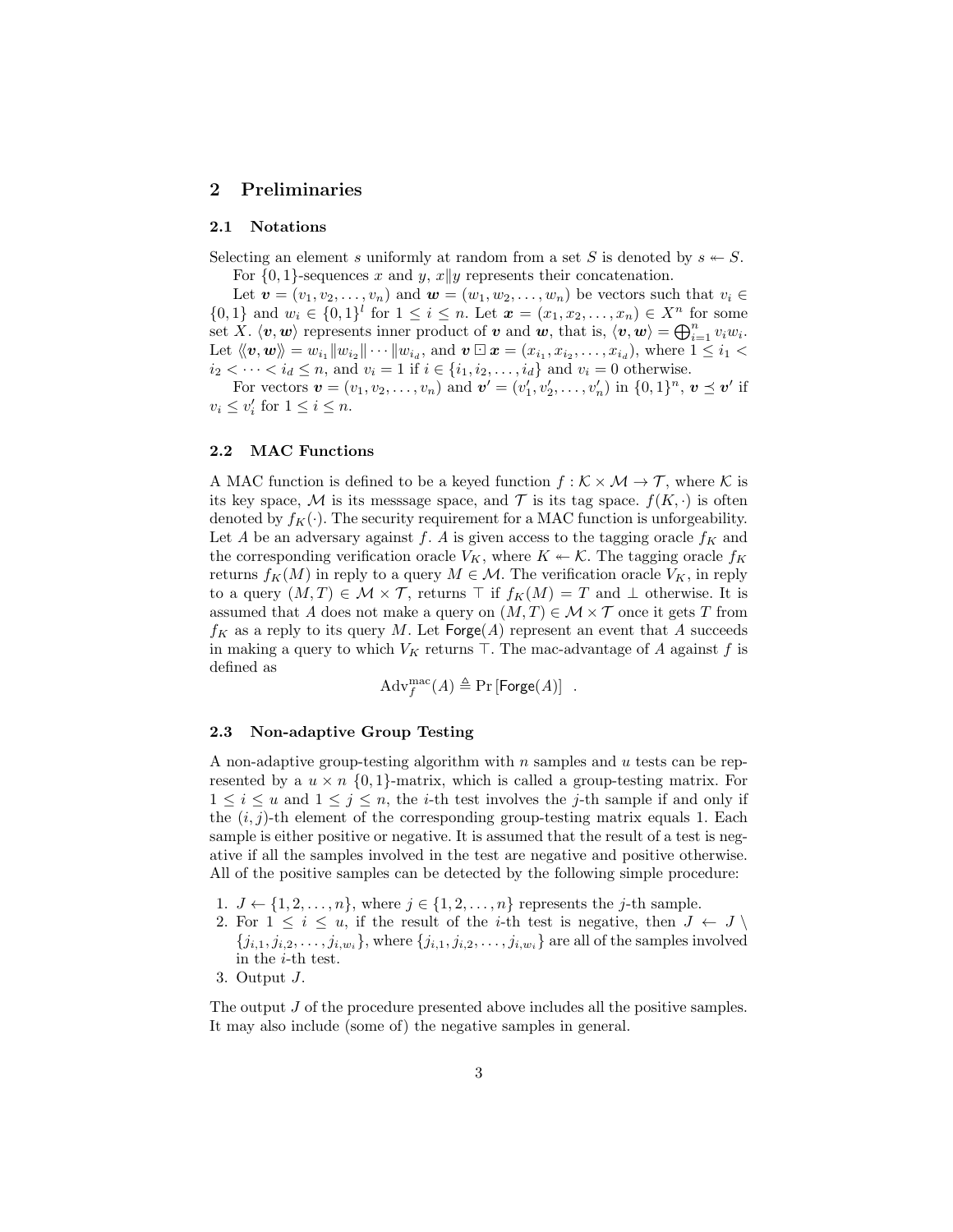**Definition 1 (d-disjunct).** A  $\{0,1\}$ -matrix **G** is said to be d-disjunct if, any d columns of  $G$  do not cover any other column of  $G$ . Here, d columns  $g_{j_1}^{\rm c}, g_{j_2}^{\rm c}, \ldots, g_{j_d}^{\rm c}$ are said to cover a column  $g^c$  if  $g^c \preceq g_{j_1}^c \vee g_{j_2}^c \vee \cdots \vee g_{j_d}^c$ , where  $\vee$  is the component-wise disjunction.

d-disjunct matrices are useful for group testing. If the group testing matrix is d-disjunct and at most  $d$  of  $n$  samples are positive, then the set  $J$  computed by the procedure above does not contain any negative samples.

# 3 Aggregate MAC

#### 3.1 Syntax

An aggregate MAC scheme is composed of the following algorithms:

Key generation  $k \leftarrow \mathsf{KG}(1^p)$ .

This algorithm takes as input a security parameter  $p$  and produces a secret key  $k$ .

**Tagging**  $t \leftarrow \text{Tag}(k_{id}, id, m)$ .

This algorithm takes as input a pair of an ID and a message  $(id, m)$  and a secret key  $k_{id}$  corresponding to id, and produces as output a tag t.

Aggregate  $T \leftarrow \text{Agg}((id_1, m_1, t_1), \ldots, (id_n, m_n, t_n)).$ 

This algorithm takes tuples of an ID, a message, and a tag  $(id_i, m_i, t_i)$ 's as input and produces an aggregate tag T as output. Notice that it is not given secret keys used by the tagging algorithm Tag.

**Verification**  $d \leftarrow \text{Ver}((k_1, \ldots, k_n), ((id_1, m_1), \ldots, (id_n, m_n)), T)$ .

This algorithm takes pairs of an ID and a message  $(id_i, m_i)$ 's and an aggregate tag T as input and checks their validity with respect to the keys corresponding to the given IDs. Here,  $k_i$  is a key corresponding to  $id_i$ for  $1 \leq i \leq n$ . The decision d is either  $\top$  or  $\bot$ . If  $d = \top$ , the pair  $((id_1, m_1), \ldots, (id_n, m_n))$  and T are judged as valid with respect to  $(k_1, \ldots, k_n)$  $k_n$ ). Othewise, they are judged invalid.

For  $(id_1, m_1), \ldots, (id_n, m_n)$  and T, if  $t_j = \text{Tag}(k_j, id_j, m_j)$  for  $1 \leq j \leq n$  and  $T = \text{Agg}((id_1, m_1, t_1), \ldots, (id_n, m_n, t_n)),$  then  $\text{Ver}((k_1, \ldots, k_n), ((id_1, m_1), \ldots,$  $(id_n, m_n)), T) = \top.$ 

#### 3.2 Security Requirement

The security requirement of an aggregate MAC scheme  $AM \triangleq (KG, Tag, Agg, Ver)$ is unforgeability. An adversary against AM is given access to the oracles listed below:

**Tagging** The tagging oracle  $\mathcal{T}\mathcal{G}$  receives a pair of ID and a message  $(id, m)$  as a query and returns a tag t, where  $t \leftarrow \text{Tag}(k_{id}, id, m)$ .

Key disclosure The key-disclosure oracle  $\mathcal{KD}$  receives an ID id as a query and returns the corresponding key  $k_{id}$ .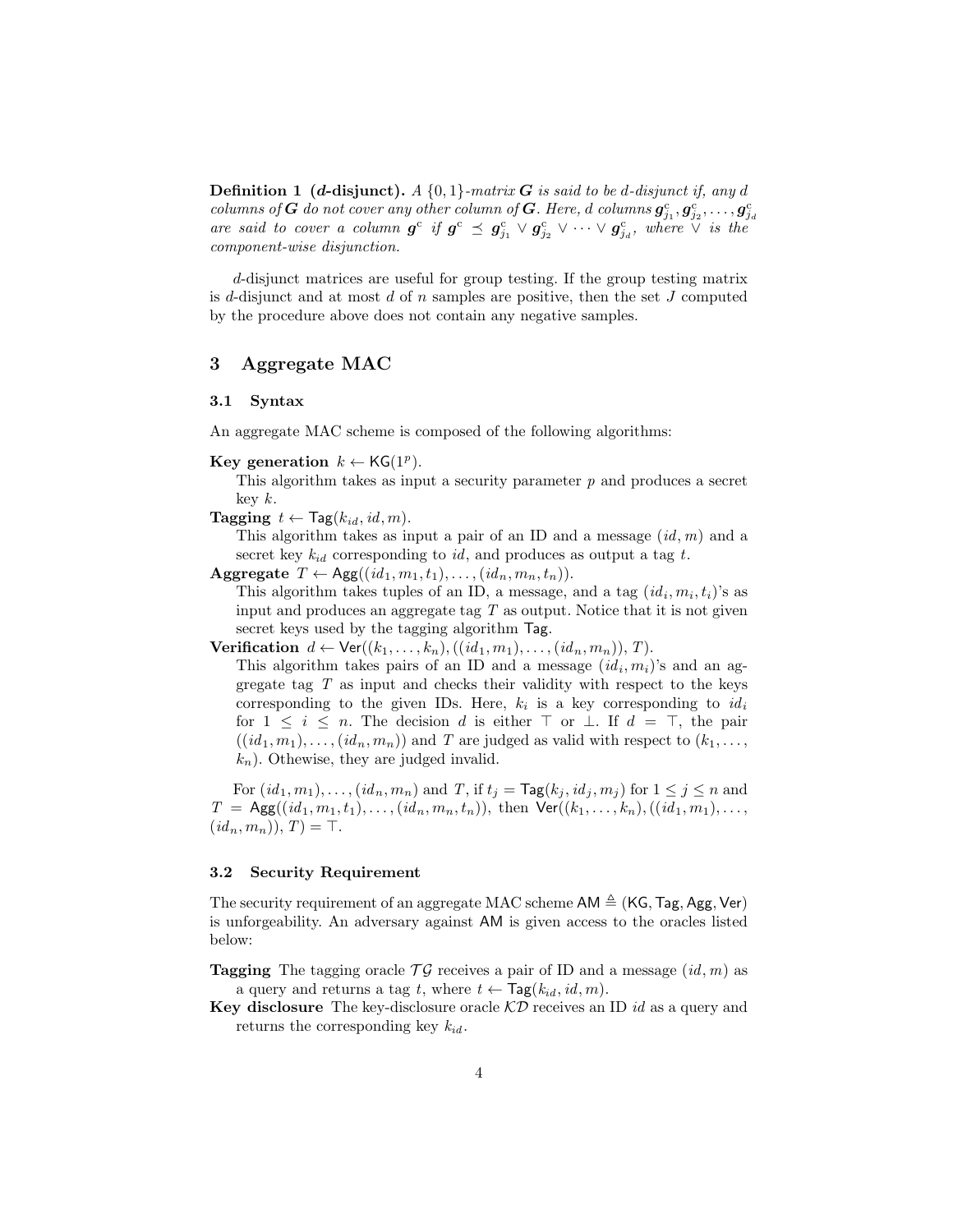**Verification** The verification oracle  $VR$  receives  $(((id_1, m_1), \ldots, (id_n, m_n)), T)$ as a query and returns  $d$ , where

$$
d \leftarrow \text{Ver}((k_1,...,k_n),((id_1,m_1),...,(id_n,m_n)),T)
$$
.

Definition 2 (Unforgeability). Let A be an adversary against an aggregate MAC scheme AM. A is given access to  $\mathcal{T}\mathcal{G},\mathcal{K}\mathcal{D},\mathcal{VR},$  and is allowed to make multiple queries adaptively to each of them. Let  $\mathsf{Forge}(A)$  be an event that A succeeds in asking  ${\cal{VR}}$  a query  $(((id_1, m_1), \ldots, (id_n, m_n)), T)$  satisfying the following conditions:

- $\text{Ver}((k_1, \ldots, k_n), ((id_1, m_1), \ldots, (id_n, m_n)), T) = \top$
- Before asking  $(((id_1, m_1), \ldots, (id_n, m_n)), T)$ , for some  $1 \leq j \leq n$ , A asks neither  $(id_i, m_j)$  to TG nor  $id_i$  to KD.

Then, the advantage of A against AM with respect to unforgeability is defined as

 $\mathrm{Adv}_{\mathsf{AM}}^{\mathrm{uf}}(A) \triangleq \Pr[\mathsf{Forge}(A)]$ .

An aggregate MAC scheme AM is informally said to satisfy unforgeability if  $\text{Adv}_{\text{AM}}^{\text{uf}}(A)$  is negligibly small for any adversary A with realistic computational resources.

#### 3.3 Katz-Lindell Aggregate MAC Scheme

An aggregate MAC scheme proposed by Katz and Lindell [9] is described in this section. Here, their scheme is called KL-AM.

*Scheme.* Let  $F : \mathcal{K} \times \mathcal{M} \rightarrow \mathcal{T}$  be a MAC function.

- The key generation algorithm just picks up a secret key uniformly at random from  $K$  for each user.
- For an input  $(id, m)$ , the tagging algorithm returns  $t \triangleq F(k_{id}, m)$ .
- For an input  $((id_1, m_1, t_1), \ldots, (id_n, m_n, t_n))$ , the aggregate algorithm returns  $T = t_1 \oplus t_2 \oplus \cdots \oplus t_n$ .
- For an input  $(((id_1, m_1), \ldots, (id_n, m_n)), T)$ , the verification algorithm returns d such that

$$
d = \begin{cases} \top & \text{if } T = F(k_1, m_1) \oplus \cdots \oplus F(k_n, m_n), \\ \bot & \text{otherwise.} \end{cases}
$$

Security. Katz and Lindell [9] showed that their aggregate MAC scheme satisfies unforgeability assuming a single query to the verification oracle. We show for later use that their scheme satisfies unforgeability assuming multiple queries to the verification oracle.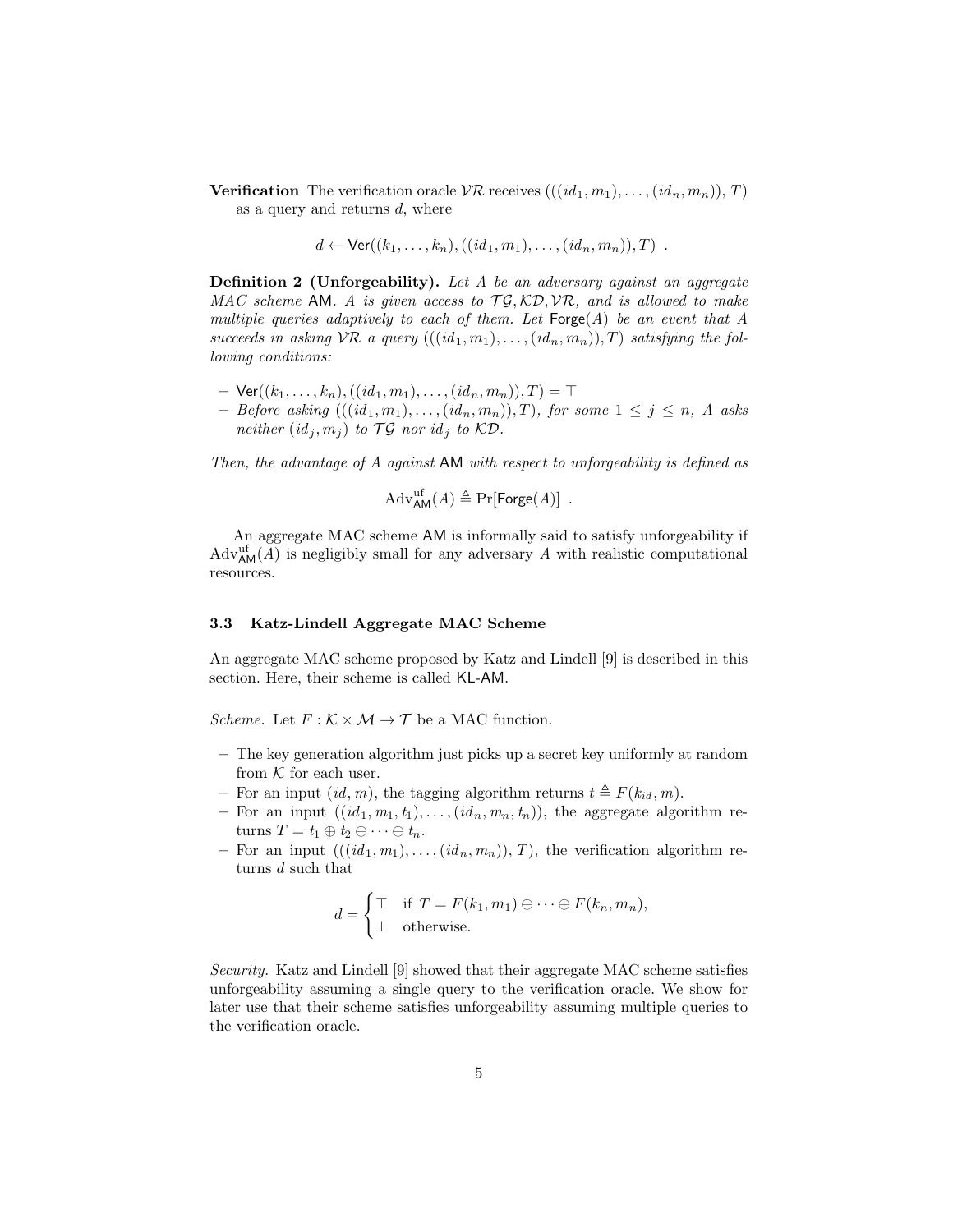**Theorem 1 (Unforgeability).** For the Katz-Lindell aggregate MAC scheme KL-AM, let  $\ell$  be the number of the users. For any adversary A against KL-AM running in time at most  $s$ , making at most  $q_t$  queries to its tagging oracle, and making at most  $q_v$  queries to its verification oracle, there exists some adversary B against F such that

$$
Adv_{\mathsf{KL-AM}}^{\text{uf}}(A) \le \ell \cdot \text{Adv}_{F}^{\text{mac}}(B) ,
$$

where B runs in time at most  $s + S_F(q_t + \ell q_v)$ , making at most  $q_t$  queries to its tagging oracle, and making at most  $q_v$  queries to its verification oracle.  $S_F$ is time required to compute F.

*Proof.* The adversary  $B$  attacks  $F$  by making use of an adversary  $A$  against KL-AM. B has oracle access to the tagging oracle  $F_K$  and the verification oracle  $V_K$ , where  $K \leftarrow \mathcal{K}$ .

B first picks up a user  $id_r$  uniformly at random among  $\ell$  users. B also selects a secret key uniformly at random from K for each of the other  $(\ell - 1)$  users. Then, B runs A.

For a tagging query on the user  $id_r$  made by A, B transfers it to  $F_K$  and returns the reply from  $F_K$  to A. For a tagging query on a user other than  $id_r$ made by  $A$ ,  $B$  computes the tag using the corresponding secret key chosen by itself and returns it to A. If A makes a key-disclosure query on a user other than  $id_r$ , then B simply returns the corresponding secret key to A. If A makes a key-disclosure query on  $id<sub>r</sub>$ , then B aborts.

Suppose that A succeeds in forgery. Then, A makes a verification query such that the verification oracle returns  $\top$  in reply to it and, for some  $(id', m')$  included in it, A asks neither  $(id', m')$  to the tagging oracle nor  $id'$  to the keydisclosure oracle prior to it. Let Hit be the event such that  $id' = id_r$ . The conditional probability that Hit occurs when A succeeds in forgery is at least  $1/\ell$ .

Suppose that A succeeds in forgery and that Hit occurs. For a verification query from A not related to  $id_r$ , B verifies it by itself and returns the result. For a verification query from A including  $(id_r, m_r)$ , B computes a tag  $t_r$  for  $(id_r, m_r)$ from the query and the secret keys of the other users and asks  $(m_r, t_r)$  to its verification query. Then, B makes at most  $q_v$  queries to its verification oracle, which returns  $\top$  for at least one of them. Thus,

$$
Pr[Forge(B)] = Pr[Forge(A) \cap Hit]
$$
  
= Pr[Hit | Forge(A)] Pr[Forge(A)]  

$$
\geq \frac{1}{\ell} Pr[Forge(A)]
$$

and  $\mathrm{Adv}_{\mathsf{KL-AM}}^{\mathrm{uf}}(A) \leq \ell \cdot \mathrm{Adv}_{F}^{\mathrm{mac}}(B).$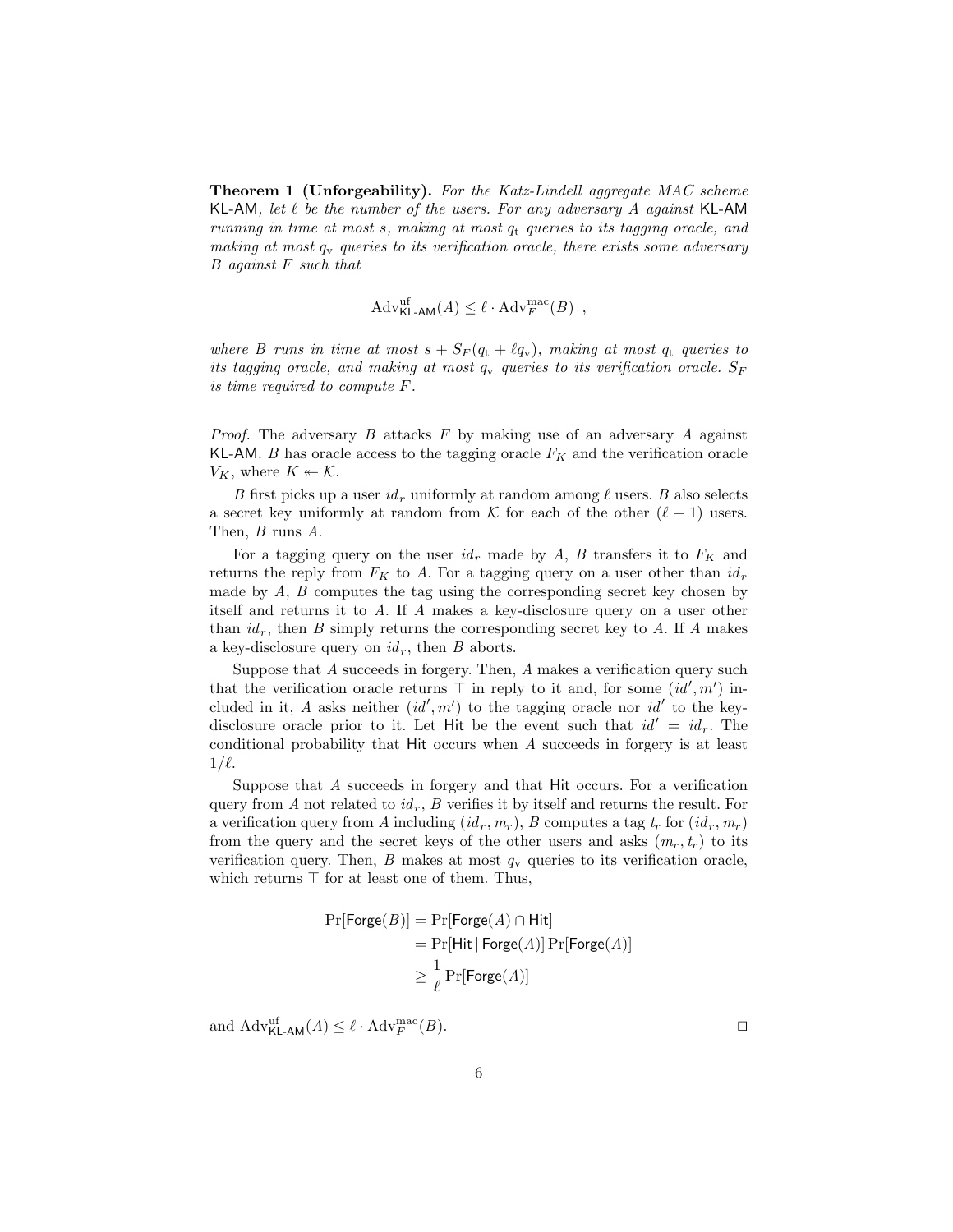# 4 Group-Testing Aggregate MAC

### 4.1 Syntax

A group-testing aggregate MAC (GTA MAC) scheme consists of the following algorithms:

Key generation  $k \leftarrow \mathsf{KG}(1^p)$ .

This algorithm takes as input a security parameter  $p$  and produces a secret key k.

**Tagging**  $t \leftarrow \text{Tag}(k_{id}, id, m)$ .

This algorithm takes as input a pair of an ID and a message  $(id, m)$  and a secret key  $k_{id}$  corresponding to id, and produces as output a tag t.

Group-testing aggregate This algorithm GTA takes tuples of an ID, a message, and a tag  $(id_j, m_j, t_j)$ 's as input and produces a tuple of aggregate tags  $T_1, \ldots, T_u$  as output:

$$
(T_1,\ldots,T_u) \leftarrow \text{GTA}((id_1,m_1,t_1),\ldots,(id_n,m_n,t_n)) \enspace .
$$

Notice that it is not given secret keys used by the tagging algorithm.

Group-testing verification This algorithm GTV takes pairs of an ID and a message  $(id_j, m_j)$ 's and a tuple of aggregate tags  $T_i$ 's as input and tries to identify invalid pairs of an ID and a message using the corresponding keys:

 $J \leftarrow$  GTV $((k_1, \ldots, k_n), ((id_1, m_1), \ldots, (id_n, m_n)), (T_1, \ldots, T_u))$ .

The output J of this algorithm is a set of  $(id_{j'}, m_{j'})$ 's which are judged invalid.

For  $((id_1, m_1), \ldots, (id_n, m_n))$  and  $(T_1, \ldots, T_u)$ , if  $t_j = \text{Tag}(k_j, id_j, m_j)$  for  $1 \leq j \leq n$  and  $(T_1, \ldots, T_u) = \text{GTA}((id_1, m_1, t_1), \ldots, (id_n, m_n, t_n)),$  then  $\mathsf{GTV}((k_1,\ldots,k_n),((id_1,m_1),\ldots,(id_n,m_n)),(T_1,\ldots,T_u)) = \emptyset.$ 

#### 4.2 Security Requirement

The security requirements of a GTA MAC scheme GTAM  $\triangleq$  (KG, Tag, GTA, GTV) are unforgeability and identifiability. An adversary against GTAM is given access to the oracles listed below:

- **Tagging** This oracle  $\mathcal{T}\mathcal{G}$  receives a pair of ID and a message  $(id, m)$  as a query and returns a tag  $t \leftarrow \text{Tag}(k_{id}, id, m)$ , where  $k_{id}$  is the secret key of the user id.
- **Key disclosure** This oracle  $\mathcal{KD}$  receives an ID id as a query and returns the corresponding secret key  $k_{id}$ .
- Group-testing verification Given  $((id_1, m_1), \ldots, (id_n, m_n)), (T_1, \ldots, T_u))$  as a query, this oracle  $\mathcal{GTV}$  returns

$$
J \leftarrow GTV((k_1, ..., k_n), ((id_1, m_1), ..., (id_n, m_n)), (T_1, ..., T_u))
$$
.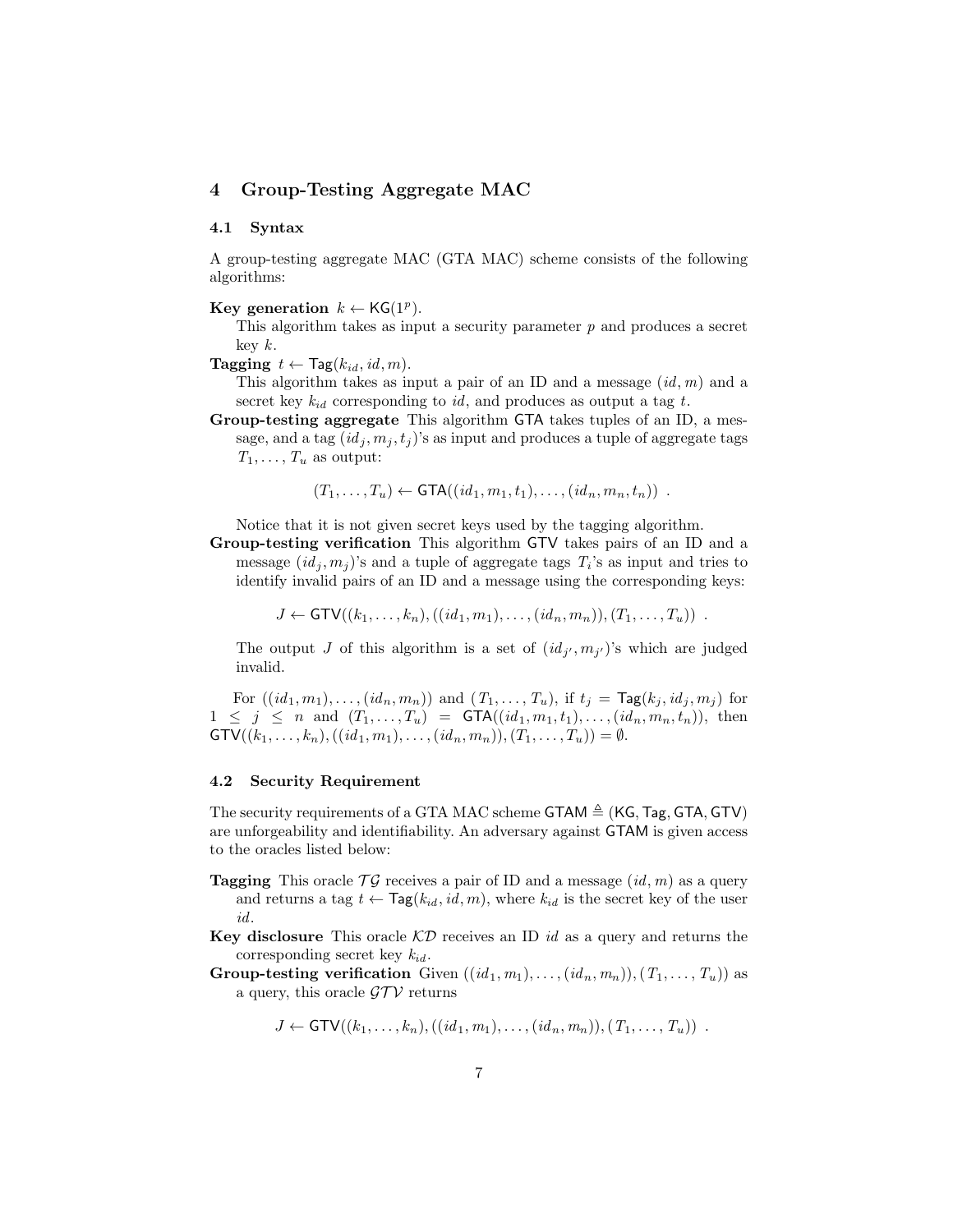Unforgeability. Let A be an adversary against a GTA MAC scheme GTAM. A is given access to the oracles  $\mathcal{T}\mathcal{G},\mathcal{K}\mathcal{D},\mathcal{G}\mathcal{T}\mathcal{V},$  and is allowed to make multiple queries adaptively to each of them. Let  $GTForge(A)$  be an event that A succeeds in asking  $\mathcal{GTV}$  a query  $(((id_1, m_1), \ldots, (id_n, m_n)), (T_1, \ldots, T_u))$  satisfying the following conditions: There exists some  $1 \leq j \leq n$  such that

- $(id_j, m_j) \notin \text{GTV}((k_1, \ldots, k_n), ((id_1, m_1), \ldots, (id_n, m_n)), (T_1, \ldots, T_u)),$
- Before asking  $(((id_1, m_1), \ldots, (id_n, m_n)), (T_1, \ldots, T_u)), A$  asks neither  $(id_j,$  $(m_i)$  to  $\mathcal{T}\mathcal{G}$  nor  $id_i$  to  $\mathcal{KD}$ .

Then, the advantage of A against GTAM with respect to unforgeability is defined as

$$
Adv_{\mathsf{GTAM}}^{\text{uf}}(A) \triangleq \Pr[\mathsf{GTForge}(A)] .
$$

**GTAM** is informally said to satisfy unforgeability if  $\text{Adv}_{\text{GTAM}}^{\text{uf}}(A)$  is negligibly small for any adversary A with realistic computational resources.

Identifiability. For identifiability, completeness and soundness are introduced. Let A be an adversary for identifiability. Let us consider the experiments presented in Fig. 1 and in Fig. 2 for completeness and soundness, respectively. Steps from 1 to 4 are identical in both of the experiments. The adversary A is given access to the tagging oracle  $\mathcal{T}\mathcal{G}$  and the key-disclosure oracle  $\mathcal{KD}$ . Then, A outputs tuples  $((id_{j_1}, m_{j_1}, t_{j_1}), \ldots, (id_{j_n}, m_{j_n}, t_{j_n})),$  and the group testing is applied to them. Completeness requires that any valid tuple  $(id_{j_v}, m_{j_v}, t_{j_v})$  is judged valid by the group testing. On the other hand, soundness requires that any invalid tuple is judged invalid. The advantage of A against GTAM with respect to completeness and soundness is defined as

$$
Adv_{\mathsf{GTAM}}^{\mathrm{id-c}}(A) \triangleq \Pr\left[\mathrm{Exp}_{\mathsf{GTAM}}^{\mathrm{id-c}}(A) = 1\right] ,
$$

and

$$
Adv_{\mathsf{GTAM}}^{\mathrm{id}\text{-s}}(A) \triangleq \Pr\left[\text{Exp}_{\mathsf{GTAM}}^{\mathrm{id}\text{-s}}(A) = 1\right] \;,
$$

respectively.

| 1: $b \leftarrow 0$                                                                                                |
|--------------------------------------------------------------------------------------------------------------------|
| 2: $((id_{j_1}, m_{j_1}, t_{j_1}), \ldots, (id_{j_n}, m_{j_n}, t_{j_n})) \leftarrow A^{\mathcal{TG},\mathcal{KD}}$ |
| 3: $(T_1, \ldots, T_u) \leftarrow \text{GTA}((id_{j_1}, m_{j_1}, t_{j_1}) \ldots, (id_{j_n}, m_{j_n}, t_{j_n}))$   |
| 4: $J \leftarrow GTV((k_{j_1},,k_{j_n}),(id_{j_1},m_{j_1}), (id_{j_n},m_{j_n}),(T_1,,T_u))$                        |
| 5: if $J \cap \{(id_{j_v}, m_{j_v})   t_{j_v} = \text{Tag}(k_{j_v}, id_{j_v}, m_{j_v})\} \neq \emptyset$ then      |
| 6: $b \leftarrow 1$                                                                                                |
| $7:$ end if                                                                                                        |
| $8:$ return $b$                                                                                                    |

Fig. 1: Experiment  $\text{Exp}^{\text{id-c}}_{\text{GTAM}}(A)$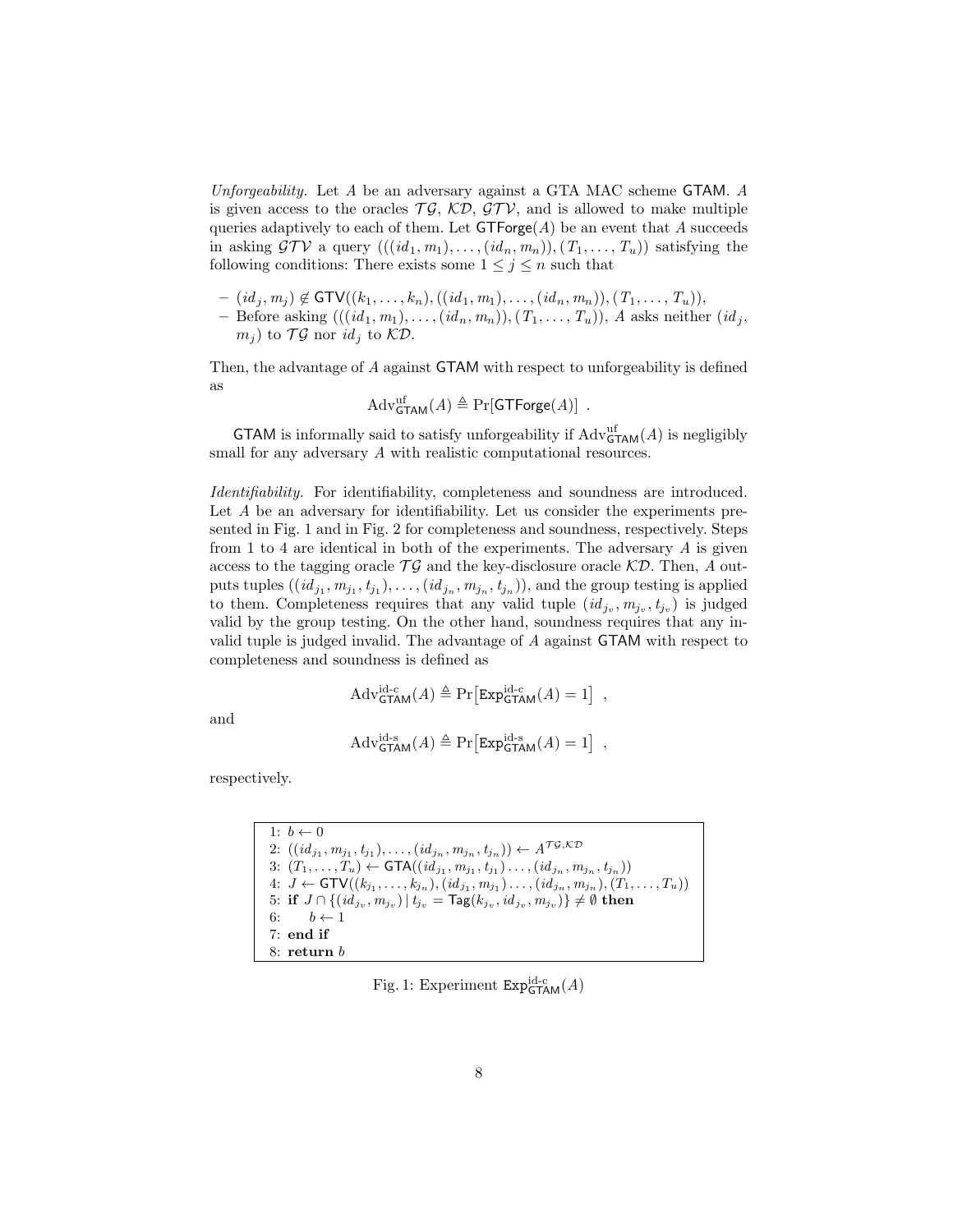```
1: b \leftarrow 02: ((id_{j_1}, m_{j_1}, t_{j_1}), \ldots, (id_{j_n}, m_{j_n}, t_{j_n})) \leftarrow A^{\mathcal{T}\mathcal{G},\mathcal{K}\mathcal{D}}3: (T_1, ..., T_u) \leftarrow \text{GTA}((id_{j_1}, m_{j_1}, t_{j_1}) \dots, (id_{j_n}, m_{j_n}, t_{j_n}))4: J \leftarrow GTV((k_{j_1}, \ldots, k_{j_n}), (id_{j_1}, m_{j_1}) \ldots, (id_{j_n}, m_{j_n}), (T_1, \ldots, T_u))5\colon \textbf{if } \{(id_{j_v},m_{j_v})\,|\, t_{j_v}\neq \textsf{Tag}(k_{j_v},id_{j_v},m_{j_v})\}\setminus J \neq \emptyset \textbf{ then}6: b \leftarrow 17: end if
8: return b
```
Fig. 2: Experiment  $\text{Exp}^{\text{id-s}}_{\text{GTAM}}(A)$ 

### 5 Generic Construction of GTA MAC Scheme

This section first presents generic construction of a GTA MAC scheme from an aggregate MAC scheme and a group-testing matrix. Then, it discusses the security of the GTA MAC scheme.

#### 5.1 Generic Construction

Let AM = (KG, Tag, Agg, Ver) be an aggregate MAC scheme. Let G be a  $u \times n$ group-testing matrix, where  $G = (g_{i,j})$  for  $1 \leq i \leq u$  and  $1 \leq j \leq n$  and  $g_i = (g_{i,1}, \ldots, g_{i,n}) \in \{0,1\}^n$  is the *i*-th row of G for  $1 \leq i \leq u$ . A GTA MAC scheme  $\mathsf{GTAM}_g = (\mathsf{KG}_g, \mathsf{Tag}_g, \mathsf{GTA}_g, \mathsf{GTV}_g)$  is constructed from AM and  $G$  as follows:

- 
$$
\text{KG}_{g} \triangleq \text{KG}
$$
.  
\n-  $\text{Tag}_{g} \triangleq \text{Tag}$ .  
\n-  $(T_1, \ldots, T_u) \leftarrow \text{GTA}_{g}((id_1, m_1, t_1), \ldots, (id_n, m_n, t_n))$ . where, for  $1 \leq i \leq u$ ,  $T_i \leftarrow \text{Agg}(g_i \boxdot ((id_1, m_1, t_1), \ldots, (id_n, m_n, t_n)))$ .  
\n-  $J \leftarrow \text{GTV}_{g}((k_1, \ldots, k_n), ((id_1, m_1), \ldots, (id_n, m_n)), (T_1, \ldots, T_u))$ , where  $1. J \leftarrow \{(id_1, m_1), \ldots, (id_n, m_n)\}$ .  
\n2. For  $1 \leq i \leq u$ , if

 $\text{Ver}(\bm{g}_i \boxdot (k_1, \ldots, k_n), \bm{g}_i \boxdot ((id_1, m_1, t_1), \ldots, (id_n, m_n, t_n)), T_i) = \top$ ,

then

$$
J \leftarrow J \setminus \{(id_j, m_j) | 1 \leq j \leq n \wedge g_{i,j} = 1\}.
$$

#### 5.2 Unforgeability

The following theorem says that generic construction produces an unforgeable GTA MAC scheme from any unforgeable aggregate MAC scheme.

**Theorem 2.** For the GTA MAC scheme  $\mathsf{GTAM}_{g}$ , let  $\ell$  be the number of the users. For any adversary  $A$  against  $\mathsf{GTAM}_g$  running in time at most s, making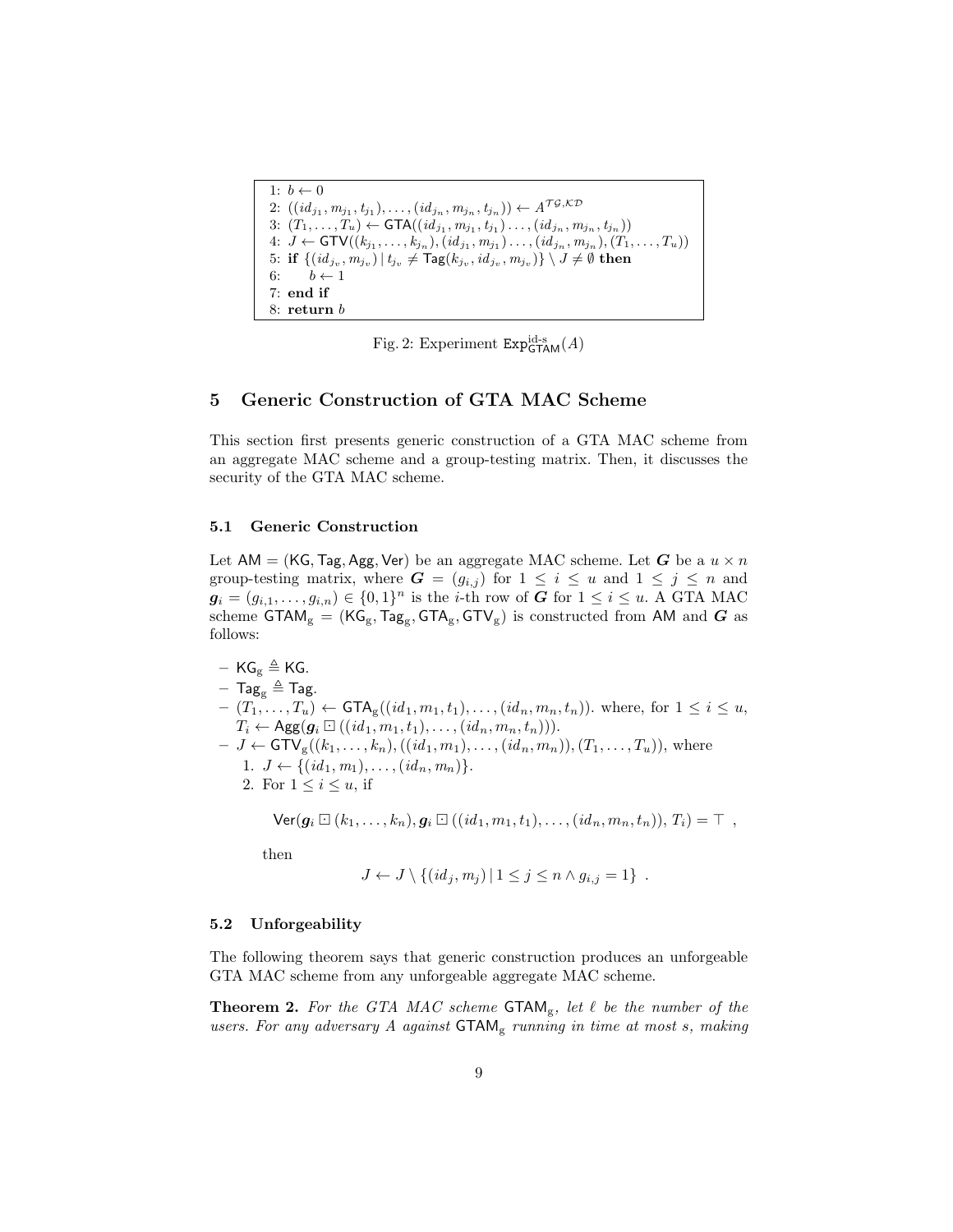at most  $q_t$  queries to its tagging oracle, making at most  $q_k$  queries to its keydisclosure oracle, and making at most  $q_v$  queries to its group-testing verification oracle, there exists some adversary  $B$  against AM with  $\ell$  users such that

$$
Adv_{\mathsf{GTAM}_g}^{\text{uf}}(A) \leq Adv_{\mathsf{AM}}^{\text{uf}}(B) ,
$$

where B runs in time at most s, making at most  $q_t$  queries to its tagging oracle, making at most  $q_k$  queries to its key-disclosure oracle, and making at most  $u q_v$ queries to its verification oracle.

Proof. The adversary B against AM tries forgery by making use of the adversary A against  $GTAM<sub>g</sub>$ . B has oracle access to the tagging oracle, the key-disclosure oracle, and the verification oracle.

 $B$  simply runs  $A$ . For a tagging query made by  $A$ ,  $B$  transfers it to its tagging oracle and returns the reply to A. For a key-disclosure query made by  $A, B$  also transfers it to its key-disclosure oracle and returns the reply to A. For a grouptesting verification query made by A, B executes  $GTV<sub>g</sub>$  using its verification oracle u times.

Suppose that A succeeds in forgery and  $(((id_1, m_1), \ldots, (id_n, m_n)), (T_1, \ldots,$  $T_u$ )) is a successful forgery. Then, there exists some  $1 \leq j \leq n$  such that

 $- (id_j, m_j) \notin \text{GTV}_g((k_1, \ldots, k_n), ((id_1, m_1), \ldots, (id_n, m_n)), (T_1, \ldots, T_u)),$  and – Before asking  $((id_1, m_1), \ldots, (id_n, m_n)), (T_1, \ldots, T_u)$ , A asks neither  $(id_j,$  $m_i$ ) to its tagging oracle nor  $id_i$  to its key-disclosure oracle.

It implies that there exists some  $1 \leq i \leq u$  such that the *i*-th test involves  $(id<sub>i</sub>, m<sub>i</sub>)$  and passes the verification. Thus, the *i*-th test is a successful query made by  $B$  to its verification oracle.

#### 5.3 Identifiability

An adversary A is said to be d-dishonest if A outputs  $((id_1, m_1, t_1), \ldots, (id_n, m_n, t_n))$  $(t_n)$ ) such that  $|\{(id_j, m_j) | t_j \neq \text{Tag}_g(k_j, id_j, m_j)\}| \leq d$  in  $\text{Exp}_{\text{GTAM}_g}^{\text{id-c}}$  or  $\text{Exp}_{\text{GTAM}_g}^{\text{id-s}}$ .

Completeness. The theorem below says that the GTA MAC scheme  $GTAM<sub>g</sub>$  satisfies completeness against any d-dishonest adversary if the group-testing matrix is d-disjunct.

**Theorem 3 (Completeness).** For the GTA MAC scheme  $\text{GTAM}_g$ , suppose that the group-testing matrix  $G$  is d-disjunct. Then, for any d-dishonest adversary A,

$$
Adv_{\mathsf{GTAM}_g}^{\mathrm{id-c}}(A) = 0 .
$$

*Proof.* Let A be any d-dishonest adversary. Suppose that A outputs  $((id_1, m_1, t_1),$  $\ldots$ ,  $(id_n, m_n, t_n)$  in  $\texttt{Exp}^{\text{id-c}}_{\texttt{GTAM}_g}(A)$  and let  $V = \{(id_j, m_j) | t_j = \textsf{Tag}_g(k_j, id_j, m_j)\}.$ Since the group-testing matrix  $G$  is d-disjuct and A is d-dishonest, for any  $(id, m) \in V$ , there exists some test in G involving  $(id, m)$  and no invalid pairs. Thus,  $V \cap J = \emptyset$ , where J is the set computed in  $\text{Exp}_{\text{GTAM}_g}^{\text{id}-c}(A)$ .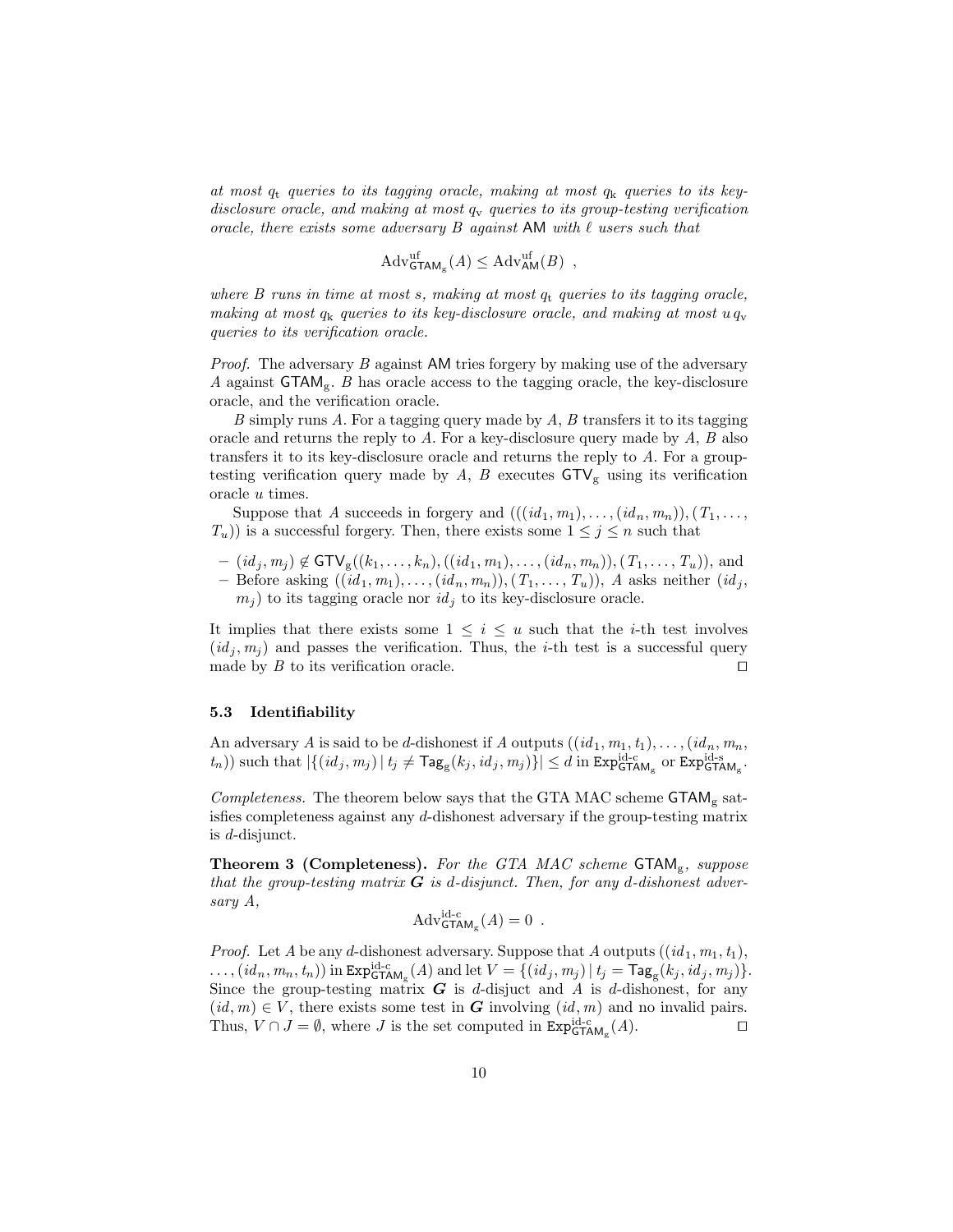*Soundness.* The GTA MAC scheme  $\mathsf{GTAM}_{\mathrm{g}}$  may not satisfy soundness. It depends on how to aggregate tags.

Let us consider the following adversary  $\tilde{A}$  in  $\text{Exp}^{\text{id-s}}_{\text{GTAM}_g}$ .  $\tilde{A}$  first obtains valid  $(id_j, m_j, t_j)$  such that  $t_j = \text{Tag}_g(k_j, id_j, m_j)$  using its tagging oracle for  $1 \leq j \leq j$ n. Let  $T_i = \text{Agg}(g_i \boxdot ((id_1, m_1, t_1), \dots, (id_n, m_n, t_n)))$  for  $1 \leq i \leq u$ . Suppose that A succeeds in finding  $((id_1, m_1, \tilde{t}_1), \ldots, (id_n, m_n, \tilde{t}_n)))$  such that, for some  $i^*, \, \boldsymbol{g}_{i^*} \boxdot ((id_1, m_1, \tilde{t}_1), \ldots, (id_n, m_n, \tilde{t}_n)) \neq \boldsymbol{g}_{i^*} \boxdot ((id_1, m_1, t_1), \ldots, (id_n, m_n, t_n))$ and  $T_{i^*} = \text{Agg}(g_{i^*} \boxdot((id_1, m_1, \tilde{t}_1), \ldots, (id_n, m_n, \tilde{t}_n)))$ . Then, the result of the  $i^*$ th test  $g_{i^*}$  is valid, and there exists some j<sup>\*</sup> such that  $\tilde{t}_{j^*} \neq \text{Tag}(k_{j^*}, id_{j^*}, m_{j^*})$ and  $(id_{j^*}, m_{j^*}) \notin J$ .

# 6 GTA MAC Scheme Based on Katz-Lindell Aggregate MAC

From the generic construction, it is straightforward to obtain a GTA MAC sheme based on the Katz-Lindell aggregate MAC scheme. Let us call it  $\text{GTAM}_X$ .

 $\mathsf{GTAM}_X$  is unforgeable if the underlying MAC function is unforgeable. For identifiability,  $\text{GTAM}_X$  satisfies completeness, while it does not satisfy soundness.

#### 6.1 Scheme

Let  $F : \mathcal{K} \times \mathcal{M} \to \{0,1\}^{\tau}$  be a MAC function. The key generation and tagging algorithms of  $\text{GTAM}_X$  are identical to those of the Katz-Lindell scheme. It is assumed that the group-testing aggregate algorithm of  $\text{GTAM}_X$  is based on a pre-specified  $u \times n$  group-testing matrix G. Let  $G = (g_{i,j})$  for  $1 \leq i \leq u$  and  $1 \leq j \leq n$  and  $g_i = (g_{i,1}, \ldots, g_{i,n}) \in \{0,1\}^n$  be the *i*-th row of *G* for  $1 \leq i \leq u$ .

- The key generation algorithm just picks up a secret key uniformly at random from  $K$  for each user.
- For an input  $(id, m)$ , the tagging algorithm returns  $t \triangleq F(k_{id}, m)$ .
- For an input  $((id_1, m_1, t_1), \ldots, (id_n, m_n, t_n))$ , the group-testing aggregate algorithm returns  $(T_1, \ldots, T_u)$ , where  $T_i \triangleq \langle g_i, (t_1, t_2, \ldots, t_n) \rangle$  for  $1 \leq i \leq u$ .
- For an input  $(((id_1, m_1), \ldots, (id_n, m_n)), (T_1, \ldots, T_u))$ , the verification algorithm returns J computed in the following way:
	- 1.  $J \leftarrow \{(id_1, m_1), \ldots, (id_n, m_n)\}.$
	- 2. For  $1 \le i \le u$ , if  $T_i = \langle g_i, (F(k_1, m_1), \dots, F(k_n, m_n)) \rangle$ , then

$$
J \leftarrow J \setminus \{(id_j, m_j) | 1 \leq j \leq n \wedge g_{i,j} = 1\}.
$$

#### 6.2 Unforgeability

The following theorem says that  $\mathsf{GTAM}_X$  is unforgeable if the underlying MAC function is unforgeable. It directly follows from Theorems 1 and 2, and the proof is omitted.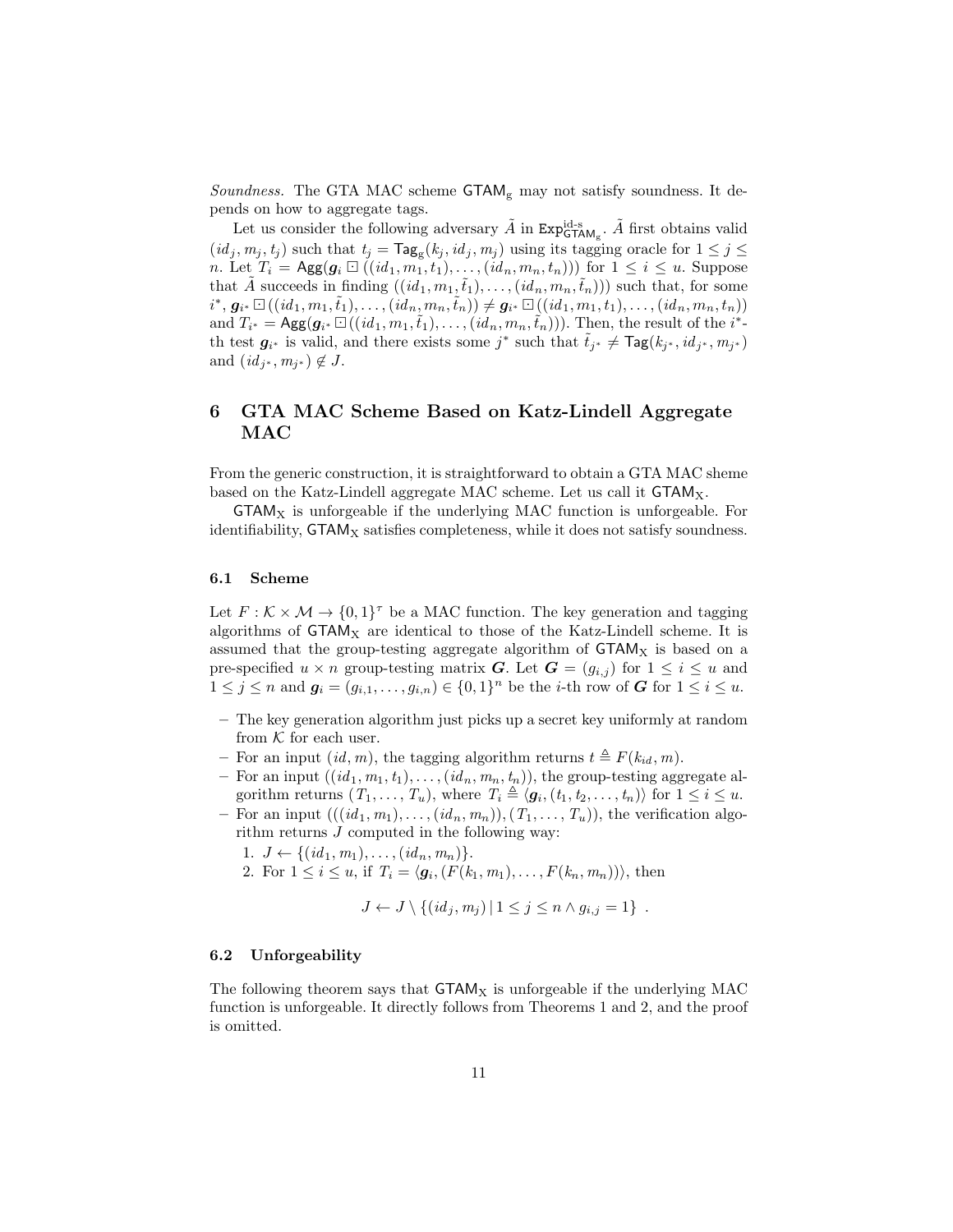**Theorem 4 (Unforgeability).** For  $GTAM_X$ , let  $\ell$  be the number of the users. For any adversary  $A$  against  $\mathsf{GTAM}_X$  running in time at most s, making at most  $q_t$  queries to its tagging oracle, making at most  $q_k$  queries to its key-disclosure oracle, and making at most  $q_v$  queries to its group-testing verification oracle, there exists some adversary B against F such that

$$
Adv_{\mathsf{GTAM}_X}^{\text{uf}}(A) \leq \ell \cdot \mathrm{Adv}_F^{\text{mac}}(B) ,
$$

where B runs in time at most  $s + S_F(q_t + u n q_v)$ , making at most  $q_t$  queries to its tagging oracle, and making at most  $u q_v$  queries to its verification oracle.  $S_F$ is time required to compute F.

#### 6.3 Identifiability

Completeness. Theorem 3 applies to  $\mathsf{GTAM}_X$ , and it satisfies completeness against any d-dishonest adversary if  $G$  is d-disjunct.

Soundness. GTAM<sub>X</sub> does not satisfy soundness. Let us consider an adversary  $\ddot{A}$ behaving in  $\text{Exp}^{\text{id-s}}_{\text{GTAM}_g}(\tilde{A})$  in the following way.  $\tilde{A}$  obtains valid  $(id_1, m_1, t_1), \ldots,$  $(id_n, m_n, t_n)$  using its tagging oracle, that is,  $t_j = F(k_j, m_j)$  for  $1 \leq j \leq n$ . Then,  $\tilde{A}$  can easily compute  $(\tilde{t}_1, \ldots, \tilde{t}_n)$  such that  $\langle \mathbf{g}_{i^*}, (\tilde{t}_1, \ldots, \tilde{t}_n) \rangle = \langle \mathbf{g}_{i^*}, (t_1, \ldots, t_n) \rangle$ and  $g_{i^*} \Box (\tilde{t}_1, \ldots, \tilde{t}_n) \neq g_{i^*} \Box (t_1, \ldots, t_n)$  for some  $i^*$ . Then, there exists some  $j^*$ such that  $\tilde{t}_{j^*} \neq F(k_{j^*}, m_{j^*})$  and  $(id_{j^*}, m_{j^*}) \notin J$ .

### 7 GTA MAC Scheme Using Hashing for Aggregate

#### 7.1 Scheme

Let  $F: \mathcal{K} \times \mathcal{M} \to \{0,1\}^{\tau}$  be a MAC function. Let  $H: \{0,1\}^* \to \{0,1\}^{\tau}$  be a cryptographic hash function. The proposed GTA MAC scheme  $GTAM_H$  uses the hash function  $H$  for aggregate. The key generation and tagging algorithms of  $GTAM_H$  are identical to those of  $GTAM_X$ . The group-testing aggregate algorithm of  $\text{GTAM}_{\text{H}}$  is also assumed to be based on a pre-specified  $u \times n$  group-testing matrix  $\mathbf{G} = (g_{i,j}).$ 

- The key generation algorithm just picks up a secret key uniformly at random from  $K$  for each user.
- For an input  $(id, m)$ , the tagging algorithm returns  $t \triangleq F(k_{id}, m)$ .
- For an input  $((id_1, m_1, t_1), \ldots, (id_n, m_n, t_n))$ , the group-testing aggregate algorithm returns  $(T_1, \ldots, T_u)$ , where  $T_i \triangleq H(\langle g_i, (t_1, t_2, \cdots, t_n) \rangle)$ . To make each aggregate tag unique, it is assumed that  $((id_1, m_1, t_1), \ldots, (id_n, m_n, t_n))$ is ordered in a lexicographic order.
- For an input  $(((id_1, m_1), \ldots, (id_n, m_n)), (T_1, \ldots, T_u))$ , the verification algorithm returns J computed in the following way:
	- 1.  $J \leftarrow \{(id_1, m_1), \ldots, (id_n, m_n)\}.$
	- 2. For  $1 \le i \le u$ , if  $T_i = H(\langle g_i, (F(k_1, m_1), \ldots, F(k_n, m_n)) \rangle),$  then

$$
J \leftarrow J \setminus \{(id_j, m_j) | 1 \leq j \leq n \wedge g_{i,j} = 1\}.
$$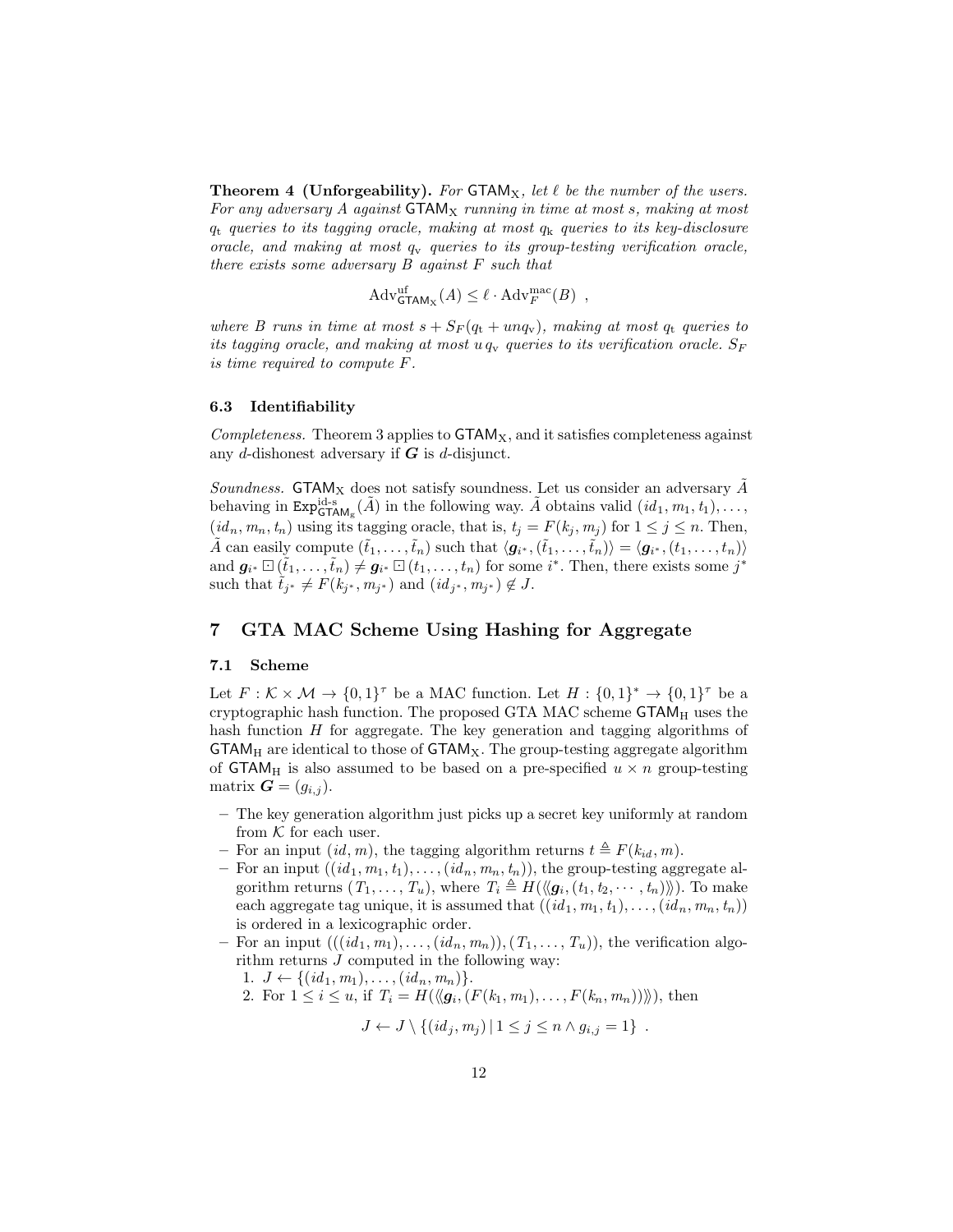#### 7.2 Unforgeability

The following theorem says that  $\mathsf{GTAM}_H$  is unforgeable if the underlying MAC function  $F$  is unforgeable and the underlying hash function  $H$  is a random oracle.

**Theorem 5 (Unforgeability).** For the GTA MAC scheme GTAM<sub>H</sub>, let  $\ell$  be the number of the users. For any adversary  $A$  against  $\mathsf{GTAM}_H$  running in time at most s, making at most  $q_h$  queries to H, making at most  $q_t$  queries to its tagging oracle, making at most  $q_k$  queries to its key-disclosure oracle, and making at most  $q<sub>v</sub>$  queries to its group-testing verification oracle, there exists some adversary B against F such that

$$
Adv_{\mathsf{GTAM}_{\mathsf{H}}}^{\text{uf}}(A) \le \ell \cdot \mathrm{Adv}_{F}^{\text{mac}}(B) + \frac{uq_{\mathsf{v}}}{2^{\tau}} + \frac{(q_{\mathsf{h}} + uq_{\mathsf{v}})^2}{2^{\tau+1}} ,
$$

where B runs in time at most  $s+S_F(q_t+unq_v)$ , making at most  $q_h+uq_v$  queries to H, making at most  $q_t$  queries to its tagging oracle, and making at most  $q_v$ queries to its verification oracle.  $S_F$  is time required to compute  $F$ .

*Proof.* Let  $Coll(H)$  be the event that a collision is found for H. Then,

$$
Adv_{\mathsf{GTAM}_{\mathsf{H}}^{H}}^{aff}(A) = \Pr[\mathsf{GTForge}(A)]
$$
  
\n
$$
\leq \Pr[\mathsf{GTForge}(A) \cap \overline{\mathsf{Coll}(H)}] + \Pr[\mathsf{Coll}(H)]
$$
  
\n
$$
\leq \Pr[\mathsf{GTForge}(A) \cap \overline{\mathsf{Coll}(H)}] + (q_{\mathsf{h}} + uq_{\mathsf{v}})^{2}/2^{\tau+1}.
$$

Let  $GTF(A) \subseteq GTForge(A) \cap \overline{Coll(H)}$  be the event that there exists some successful group-testing verification query without a query of correct tags to H. Then,

$$
\Pr[\mathsf{GTF}(A)] \leq uq_{\rm v}/2^{\tau} ,
$$

Similarly to the proof of Theorem 1, it can be shown that there exists some adversary  $B$  against  $F$  such that

$$
\Pr\Big[\big(\mathsf{GTForge}(A) \cap \overline{\mathsf{Coll}(H)}\big) \cap \overline{\mathsf{GTF}(A)}\Big] \leq \ell \cdot \mathrm{Adv}_{F}^{\mathrm{mac}}(B) .
$$

 $\Box$ 

#### 7.3 Identifiability

Completeness. Theorem 3 also applies to  $\mathsf{CTAM}_H$ , and it satisfies completeness against any  $d$ -dishonest adversary if  $G$  is  $d$ -disjunct.

*Soundness.* The following theorem says that  $G TAM<sub>H</sub>$  satisfies soundness for any d-dishonest adversary if  $G$  is d-disjunct on the assumption that  $H$  is a random oracle.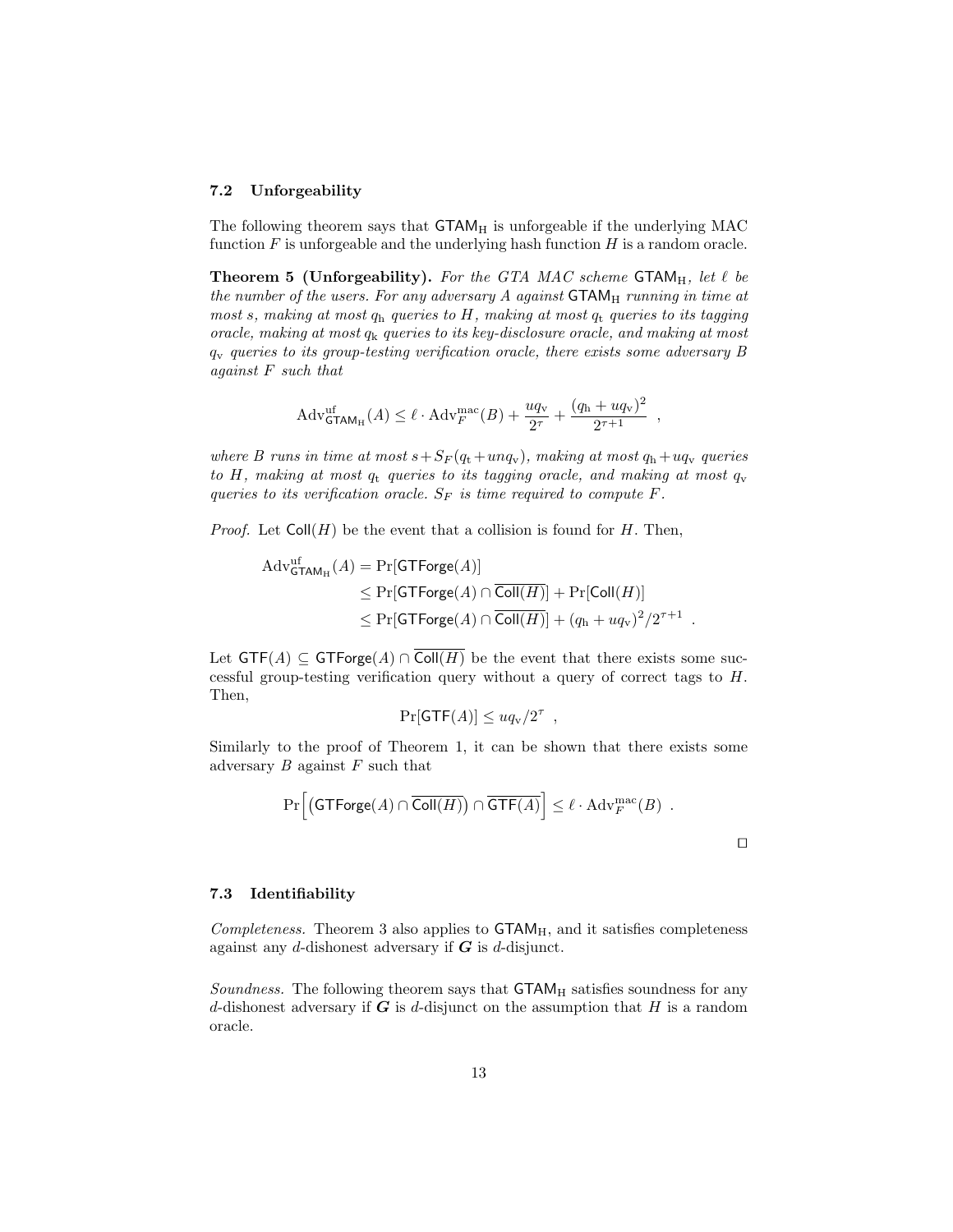**Theorem 6 (Soundness).** For the GTA MAC scheme  $\mathsf{GTAM}_H$ , suppose that the hash function  $H$  is a random oracle and that the group-testing matrix  $G$  is d-disjunct. Then, for any d-dishonest adversary A making at most  $q_h$  queries to  $H,$ 

$$
Adv_{\mathsf{GTAM}_{\mathsf{H}}}^{\mathrm{id}\text{-s}}(A) \le \frac{(q_{\mathrm{h}} + 2u)^2}{2^{\tau+1}}.
$$

*Proof.* For  $\text{Exp}_{\text{GTAM}_H}^{id-s}(A)$ , let  $((id_1, m_1, \tilde{t}_1), \ldots, (id_n, m_n, \tilde{t}_n))$  be the output of A and  $t_j = F_{k_j}(m_j)$  for  $1 \leq j \leq n$ .  $Exp_{GTAM_H}^{\text{id-s}}(A) = 1$  only if there exists some  $i^*$  such that  $g_{i^*} \square (\tilde{t}_1, \ldots, \tilde{t}_n) \neq g_{i^*} \square (t_1, \ldots, t_n)$  and  $H(\langle g, (\tilde{t}_1, \ldots, \tilde{t}_n) \rangle) =$  $H(\langle g, (t_1, \ldots, t_n) \rangle)$ , which implies a collision for H. H is called  $(q_h + 2u)$  times in total.

# 8 Conclusion

The paper has formalized the syntax and security requirements of GTA MAC schemes and presented their generic construction. Then, it has also presented two instantiations with distinct aggregate methods. One is based on the Katz-Lindell aggregate MAC scheme and aggregates tags with addition for group testing. The other aggregates tags with hashing. The paper has analyzed the provable security of the proposed schemes. Future work includes design of an efficient algorithm to verify whether a given group-testing matrix is  $d$ -disjunct or not.

### References

- 1. Bellare, M., Canetti, R., Krawczyk, H.: Keying hash functions for message authentication. In: Koblitz, N. (ed.) CRYPTO. Lecture Notes in Computer Science, vol. 1109, pp. 1–15. Springer (1996)
- 2. Black, J., Rogaway, P.: A block-cipher mode of operation for parallelizable message authentication. In: Knudsen, L.R. (ed.) Advances in Cryptology - EUROCRYPT 2002, International Conference on the Theory and Applications of Cryptographic Techniques, Amsterdam, The Netherlands, April 28 - May 2, 2002, Proceedings. Lecture Notes in Computer Science, vol. 2332, pp. 384–397. Springer (2002), http: //dx.doi.org/10.1007/3-540-46035-7\_25
- 3. Du, D.Z., Hwang, F.K.: Combinatorial Group Testing and Its Applications. Series on Applied Mathematics: Volume 12, World Scientific, 2nd edn. (2000)
- 4. Eikemeier, O., Fischlin, M., Götzmann, J.F., Lehmann, A., Schröder, D., Schröder, P., Wagner, D.: History-free aggregate message authentication codes. In: Garay, J.A., Prisco, R.D. (eds.) SCN. Lecture Notes in Computer Science, vol. 6280, pp. 309–328. Springer (2010)
- 5. FIPS PUB 198-1: The keyed-hash message authentication code (HMAC) (2008)
- 6. Goodrich, M.T., Atallah, M.J., Tamassia, R.: Indexing information for data forensics. In: Ioannidis, J., Keromytis, A.D., Yung, M. (eds.) Applied Cryptography and Network Security, Third International Conference, ACNS 2005, New York, NY, USA, June 7-10, 2005, Proceedings. Lecture Notes in Computer Science, vol. 3531, pp. 206–221 (2005), https://doi.org/10.1007/11496137\_15